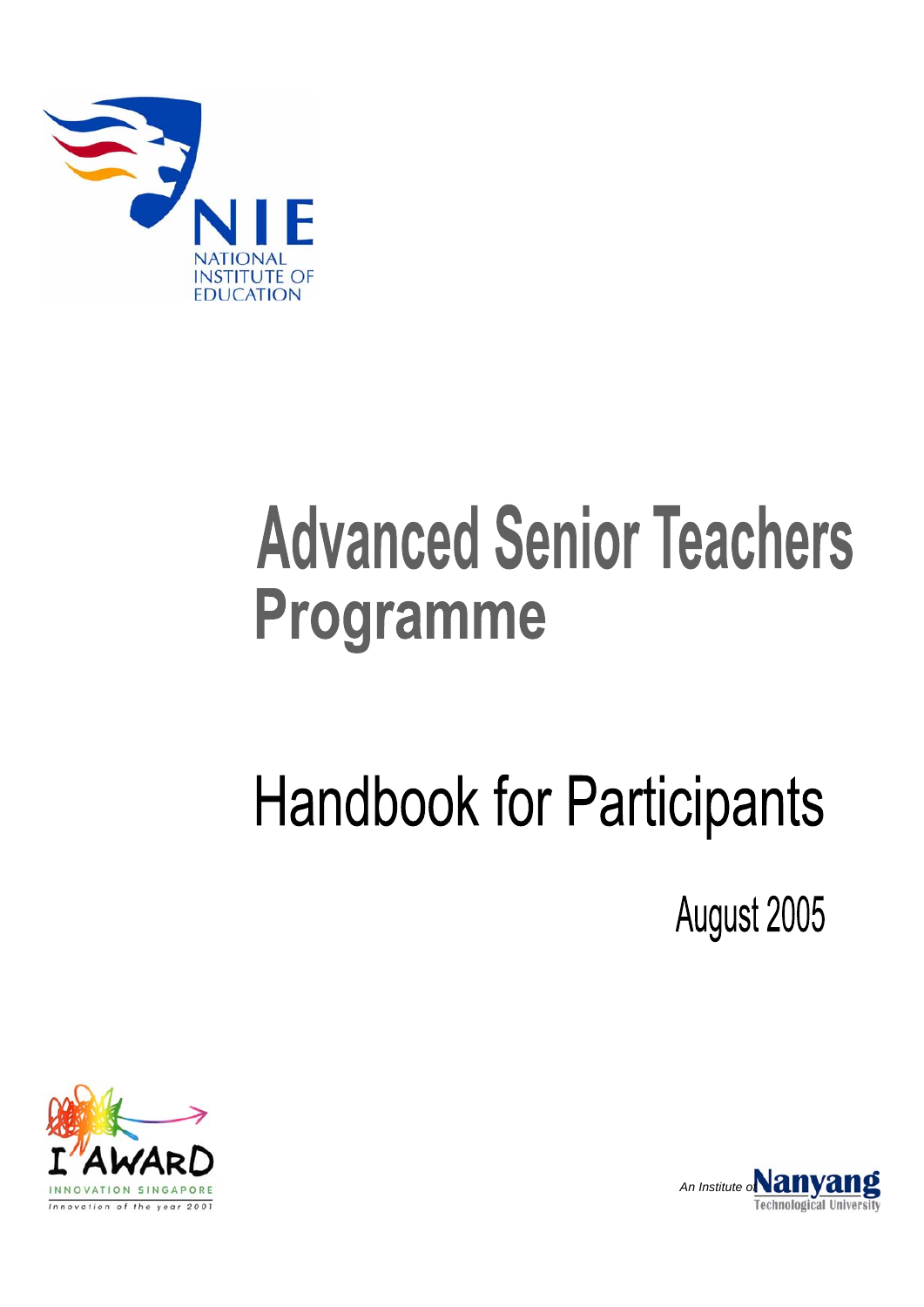# **ADVANCED SENIOR TEACHERS' PROGRAMME**

# **Contact details**

#### **Administrative Matters**

This Advanced Senior Teachers Programme is managed by the Graduate Programmes and Research Office, and all enquiries should be addressed to the Office as follows:

Dr David Ng, Associate Dean for Leadership Programmes:

e-mail: fsdng@nie.edu.sq

Phone : 6790 3877

Ms Mae Chan, Executive Officer for Leadership Programmes:

e-mail: mpchan@nie.edu.sq

Phone: 6790 3878

Fax: 6896 8949

Address: National Institute of Education, 1 Nanyang Walk, Singapore 637616

The Graduate Programmes and Research Office is located in Block 7 on the 3<sup>rd</sup> level, near the lift lobby.

#### **Curriculum Matters**

On curriculum matters such as assessment and projects, please contact:

Dr Lim Lee Hean, Assistant Professor, Policy and Leadership Studies Academic Group

e-mail: **hlim@nie.edu.sq** 

Phone: 6790 3258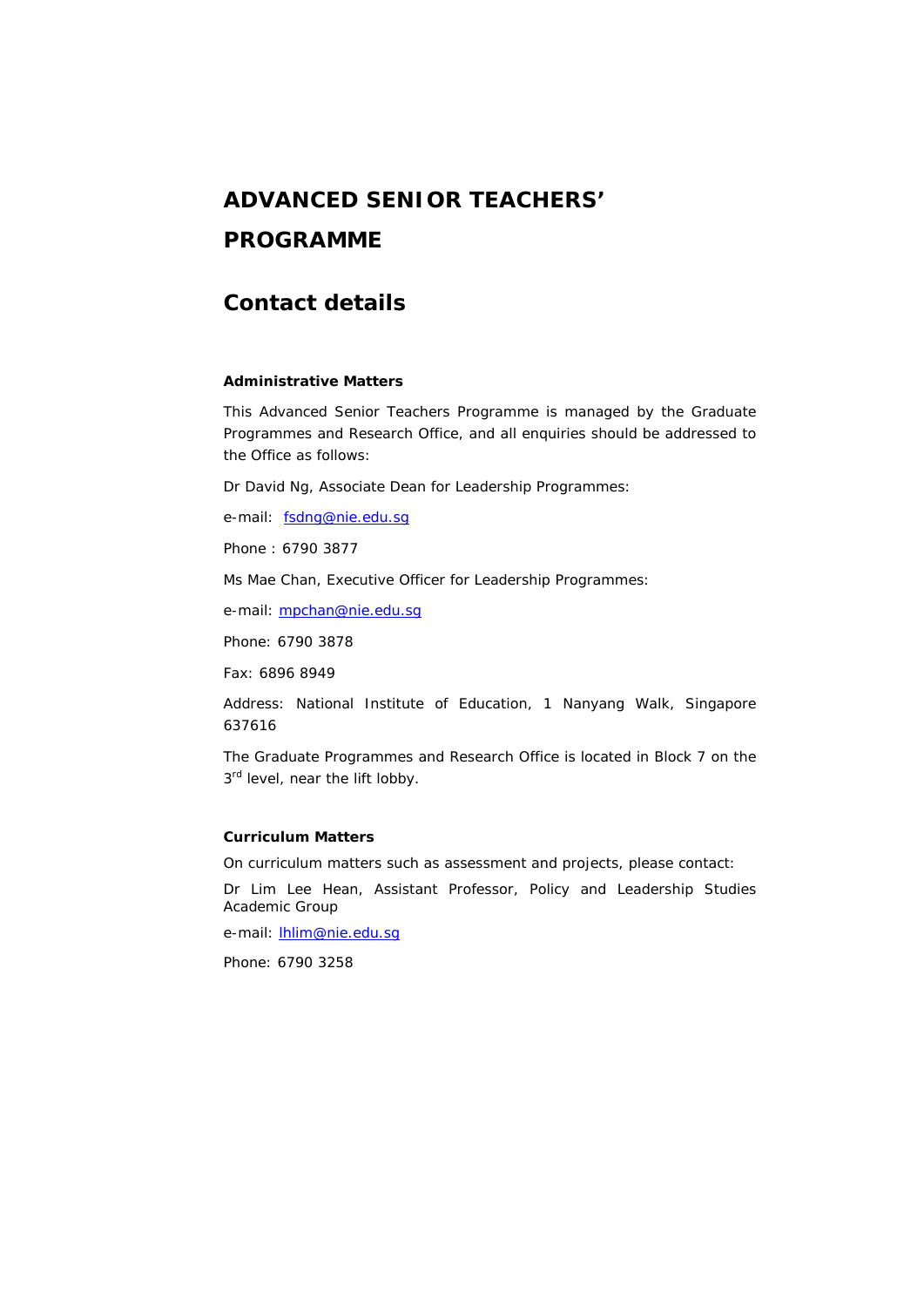# **Towards leadership excellence**

Education leaders, whether principals, heads of department or senior teachers, mean so much to our Nation. Their dedication and skills ensure success in the lives of our children. At NIE, we want to play our part by helping such leaders to confront the cutting edge of knowledge in education, so that they can heighten corporate capability in schools and take their operations into new realms of excellence.

You are one of these leaders and we welcome you to our programme. By being here, you are making two important investments: an investment in the improvement of your school; and an investment in your own personal career and development.

In your job as a senior teacher, you inevitably face considerable demands at a time of vast change. Our programme will help you meet those demands.

You will find your studies at NIE relevant, because the programme is for Singaporean professionals. It is designed by NIE's team of experts, professionals who have had considerable experience of working with senior teachers and other school leaders. By consulting our partners at the Ministry of Education and in schools, we believe we have homed in on the issues that really matter. And because we also bring an international perspective to our programme, we are confident your studies will be at the forefront of knowledge in this fascinating field.

This is an intensive four weeks course. That means you will have to work hard, but it will be fun as well as challenging. You will find the atmosphere friendly and stimulating, with opportunity to engage in discussion with your fellow students and with staff from both inside and outside NIE. This will open you up to different perspectives.

#### **NIE: an Institute of Distinction**

Credibility is vital. We are Singapore's recognised premier centre for school leadership training. We have an enviable reputation both in Singapore and abroad for our research and teaching. Many of our staff enjoy international recognition for their work. They understand the Singapore education scene. And to enhance your experience, we call on distinguished professors from overseas to evaluate our programmes and to advise us on how we can keep our programmes in the lead.

NIE, of course, is widely known for initial teacher education and in-service education. Over the years, NIE has been deeply involved in the training and development of school principals, heads of department, level and subject heads, and a range of other professional educators. Indeed, NIE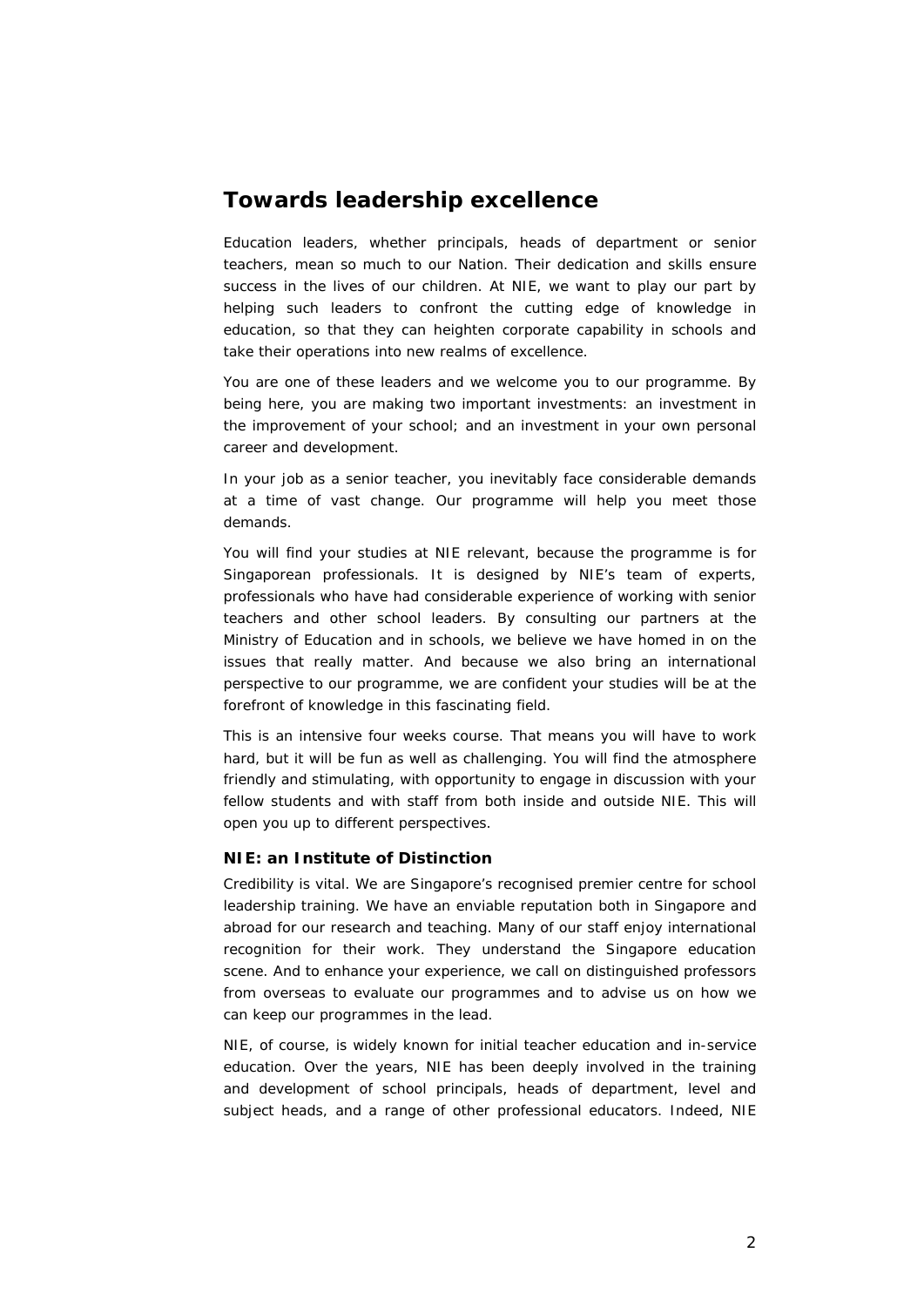plays a key role in partnership with the Ministry of Education in elevating the quality of leadership in Singapore's schools.

# **Introduction to the programme**

This handbook has been prepared for you as a participant on the Advanced Senior Teachers Programme. It contains most of the information you will need as you progress through your studies. For example, it explains what NIE's staff expect of you; and it gives an outline of the material covered in the modules. It also explains, in general terms, how your work will be assessed and what you have to do in order to reach the required standard. It tells you how your work must be presented and what is required in terms of attendance.

Most of the information you will need is presented in this handbook. However, you should read it in conjunction with other documentation you will be given, as that will provide details of the University's regulatory framework and many other items of valuable information.

You should find this handbook helpful, but if there is anything that you do not understand, you should contact the Graduate Pes & Research Office or the course manager, Dr Lim Lee Hean, Policy and Leadership Studies. The contact details are at the front of the handbook. You will find both academic and administrative staff helpful and approachable, and it is important to raise your concerns early with those staff who can help: this will ensure that problems are sorted out before they become unmanageable.

At the time of writing, this handbook is accurate. Changes may occur during your programme (such as changes in staff or subject content) and we shall do everything possible to keep you informed of anything that might affect you.

# **Nanyang Technological University**

Nanyang Technological University is a dynamic and expanding institution with an enviable record of academic achievement. Established in 1991, its mission is to combine general academic excellence with international eminence in selected areas of activity. The University's mission includes the aim to prepare leaders, professionals and entrepreneurs for Singapore and to advance research and development in both academic and professional disciplines.

The National Institute of Education, which is constituted as part of the University, shares fully in that mission, but has a primary concern to train teachers and school leaders to meet the needs of Singapore. It aims to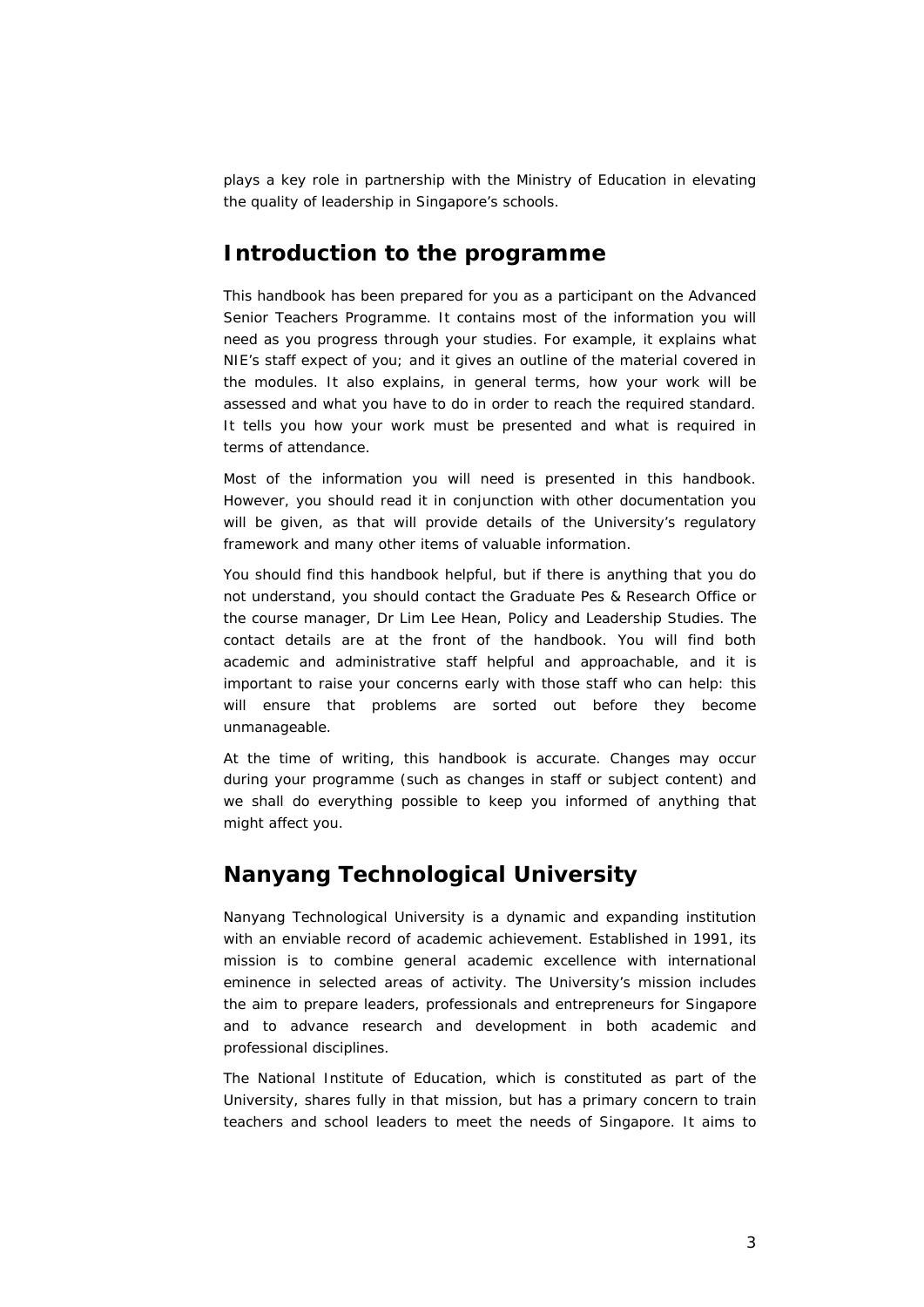equip education professionals with the knowledge and tools to operate effectively in an increasingly demanding educational environment.

The University's teaching style at post-experience level is friendly and informal, yet highly challenging. It emphasises the active and creative participation of students, some of whom have considerable service experience, in the learning process. This means that you can derive much enjoyment from your studies as well as the sense of fulfilment that comes with success.

Nanyang Technological University, with its expanding reputation at home and abroad, maintains a strong international focus and has an active policy of developing links and partnerships with prestigious institutions overseas. While the focus of our programme is essentially local, your learning is set in an international context, since that will help to ensure that developments in Singapore are at the cutting edge of knowledge in the field.

NIE has extensive involvement in research and many of the academic staff with whom you will come into contact are engaged in local and international research projects with practical significance to the work of teachers and managers in educational institutions.

#### **The Graduate Programmes & Research Office**

Both you and the programme you are undertaking will be looked after by the Graduate Programmes & Research Office. Professor Lee Sing Kong is the Dean, and, with his team of professional and support staff, he is fully committed to ensuring that your experience at NIE is a profitable one.

Dr David Ng is the Associate Dean with specific responsibility for all leadership programmes, and he too will be constantly monitoring your programme to ensure it is meeting your professional needs.

Our office expresses its role in the form of a commitment: "We in the Graduate Programmes & Research Office make a commitment to promote the development of professional educators in learning, teaching, leading, research and innovation." We intend to stand true to that commitment.

## **The programme's staff**

Those academic staff who will be involved with your programme include the following:

Dr Joy Chew is Associate Professor in the Policy and Leadership Studies Academic Group. She was trained as a sociologist at the University of Singapore and obtained her PhD in Sociology of Education from Monash University in 1988. Her specialist areas of teaching and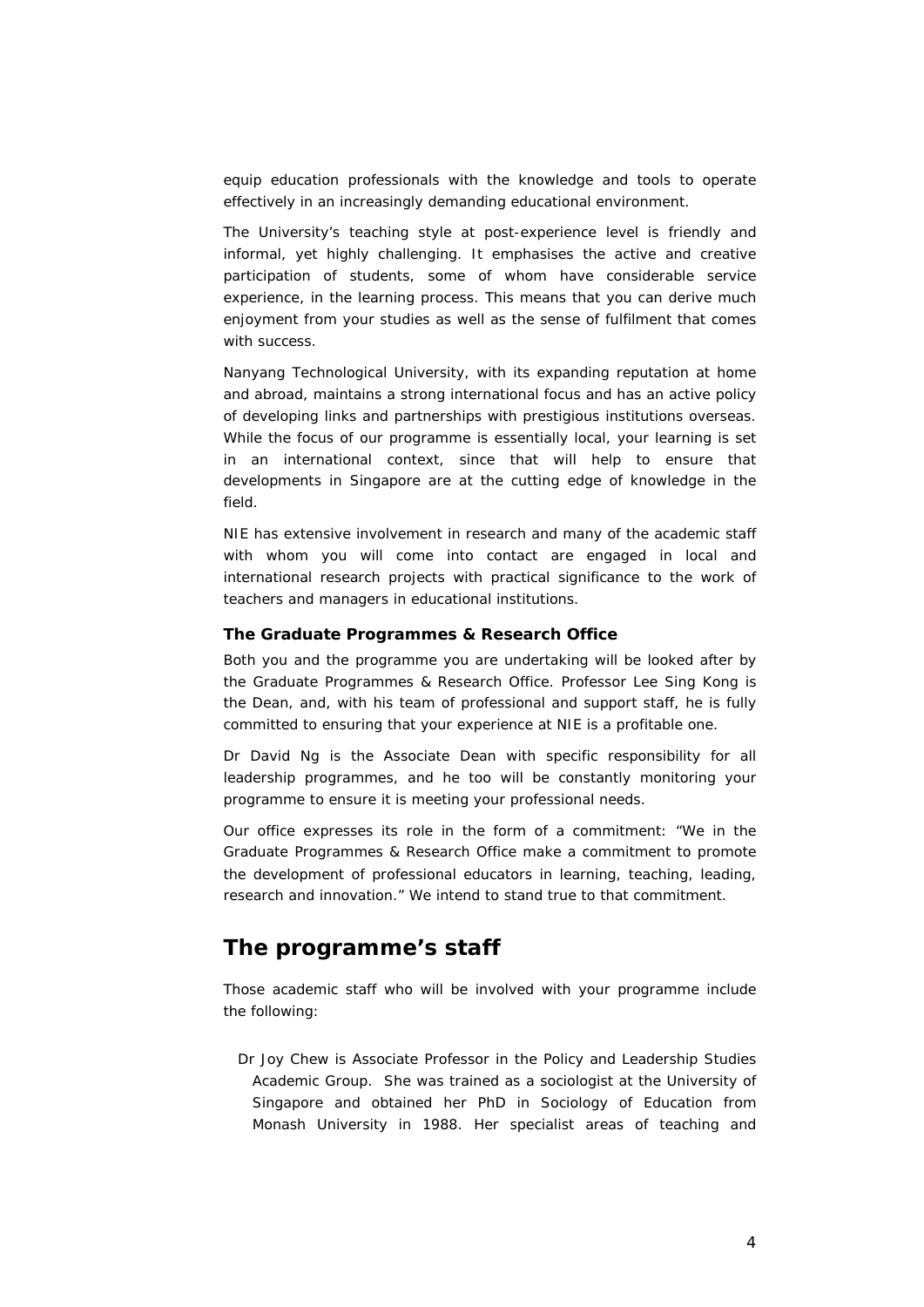research are: education policy implementation, curriculum design and leadership, sociology of schooling and values education. She is actively involved in the design and delivery of executive leadership courses offered by NIE including the Leaders in Education Programme, Diploma in Departmental Management and Leaders for Leaders Programme.

- Dr. David Hung is Associate Professor at the National Institute of Education, Nanyang Technological University. Dr. Hung has been involved in research into the learning sciences and is one of the contributing editors of Educational Technology (Educational Technology Publications, USA). He is also the sub-dean of e-learning in NIE.
- Dr Lee Ong Kim is Associate Professor and Head of Policy and Leadership Studies Academic Group. His specialisation is in the area of Measurement, Evaluation, and Statistical Analysis (MESA) and Educational Research Methodology. His areas of interest include Test Equating through the use of Rasch Analysis, for the measurement of growth in student ability. He has conducted training programmes for Education Officers from the Maldives, Pakistan, and Malaysia. He has also provided consultancy services to several divisions of the Malaysian Ministry of Education and other non-governmental organisations in Malaysia as well as to the Ministry of Education of the United Arab Emirates. He currently teaches in courses on assessment, measurement, evaluation and research methodology.
- Dr Lim Lee Hean is Assistant Professor in the Policy and Leadership Studies Academic Group. She received a doctoral research scholarship from the Nanyang Technological University to pursue her interests in the practice and theory of leadership mentoring and management. She has been involved in postgraduate and in-service curriculum conception, design and delivery of the programmes for professional development. Currently engaged in international studies for crosscultural research, her research interests include mentorship and mentoring practices, management learning, leadership paradigms, as well as research on women and education.
- Dr Looi Chee Kit is Associate Professor in the Learning Sciences and Technologies Academic Group, and Acting Head of the new Learning Sciences Lab which conducts research into ICT-enabled transformation of pedagogy in the schools. Dr Looi has worked on educational technologies since 1982. He has published more than eighty papers in international journals and conferences, and won four best conference paper awards. He is the key designer of innovative educational technology systems in the past decade which included inquiry tutors, word problem-solving tutors, epistemic game tutors, a web-based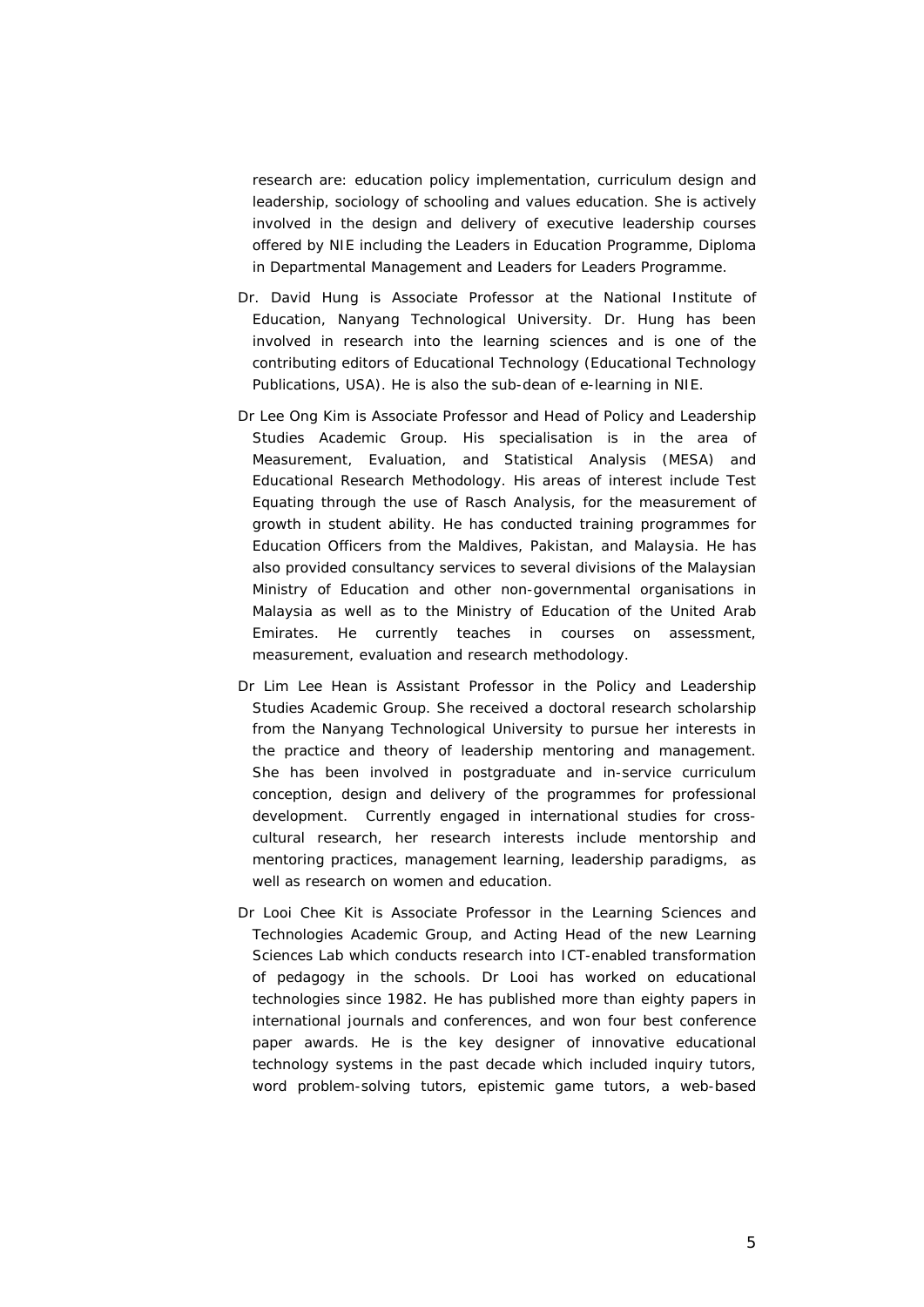collaborative learning environment, and learning management systems.

- Dr Low Guat Tin is Associate Professor in Policy and Leadership Studies, National Institute of Education. Her basic training is in school psychology and she moved on to study educational management in The University of Michigan, Ann Arbor. She has conducted workshops and seminars in various countries and her expertise is in human resource management. She has written a number of books and articles on various areas both in management and in living creatively. Her research areas include: women in leadership, learning styles, mentoring and motivation. The 9 years she spent in Australian Universities and the 3 years in The University of Michigan, Ann Arbor has helped her to appreciate many things in life.
- Dr Moo Swee Ngoh is Associate Professor in Policy and Leadership Studies. She specialises in Teacher Mentoring and Instructional Supervision. She has conducted courses and workshops in the above areas for middle-management personnel in schools: senior teachers, level and subject heads, and heads of department. Her teaching areas include developmental supervision, teacher mentoring, peer coaching, and effective teaching and classroom management. Dr Moo's current learning and developmental interests include learning organisation and systems thinking.
- Dr Jeanne Wolf is Assistant Professor in the Policy and Leadership Studies Academic Group and a seconded Centre for Pedagogy and Practice staff member. Her specialization is the evaluation of educational public policies and programmes. She has over twenty-five years of experience in the fields of programme evaluation and education. Most recently, in Washington DC, she conducted and administered evaluations for a broad range of human service programmes, spanning international exchange, education, childcare, youth employment and training, social welfare, military families, and substance abuse treatment. Her teaching experience includes teaching and lecturing at universities, high schools, elementary schools and private industry in Japan, Peru, Papua New Guinea, and the United **States**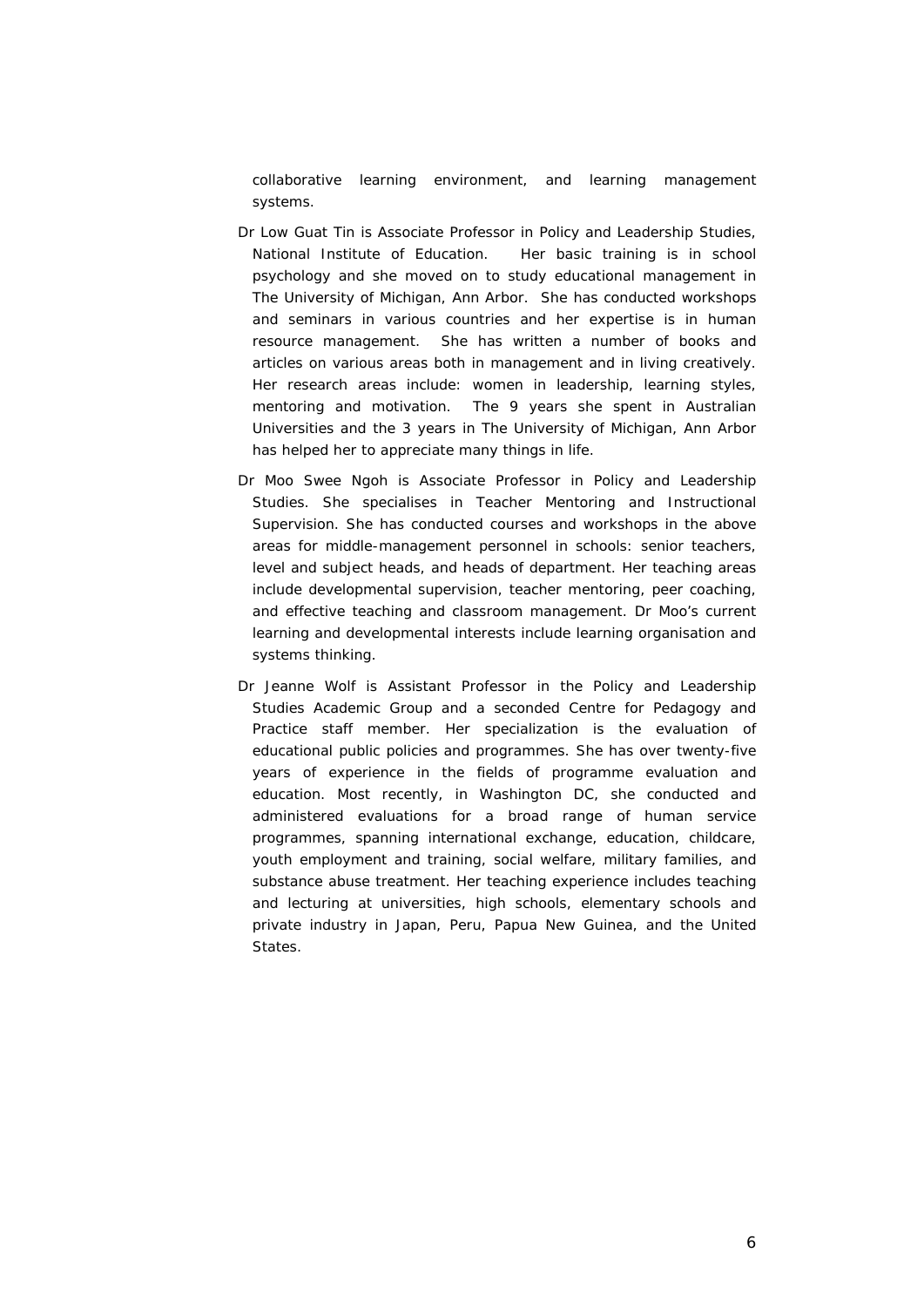## **The programme**

**AN ADVANCED PROFESSIONAL DEVELOPMENT COURSE FOR SENIOR TEACHERS** 

**Creating New Knowledge and Innovation in Teaching and Learning**

## **AIMS**

This Advanced Senior Teachers' Programme aims to provide the platform for senior teacher leaders to expand their roles and to take on higher teacher leadership responsibilities. The programme places a premium on knowledge creation and innovation. Therefore, the modules or areas of focus will serve as support structure for the course and not the main focus of the course while the process itself becomes the content. The course aims to:

- Build expertise competence among Senior Teachers, with reference to their position next to the pinnacle of the teaching track;
- Enhance capacity to lead and mentor, taking cognizance of the prime focus on continual learning and evolving dynamism.
- Create new knowledge and innovation in teaching and learning beyond best practices.

# **RATIONALE**

In recent years, the waves of ongoing seascape changes within and beyond education have transformed the very core of education. One significant change is the emergence of the knowledge-based economy. Information and new knowledge are quickly replacing capital and energy as the primary wealth-creating assets for the nation and organizations. These changes quintessentially challenge how knowledge is viewed and learned. Amidst such changes, Senior Teachers must therefore ride the waves of change while encapsulating the new core of education – knowledge itself.

The generation of new knowledge is multi-faceted, inclusive but not limited to a concrete conceptual understanding of teaching and learning in the fields of pedagogy and andragogy. Senior teachers will also need to have a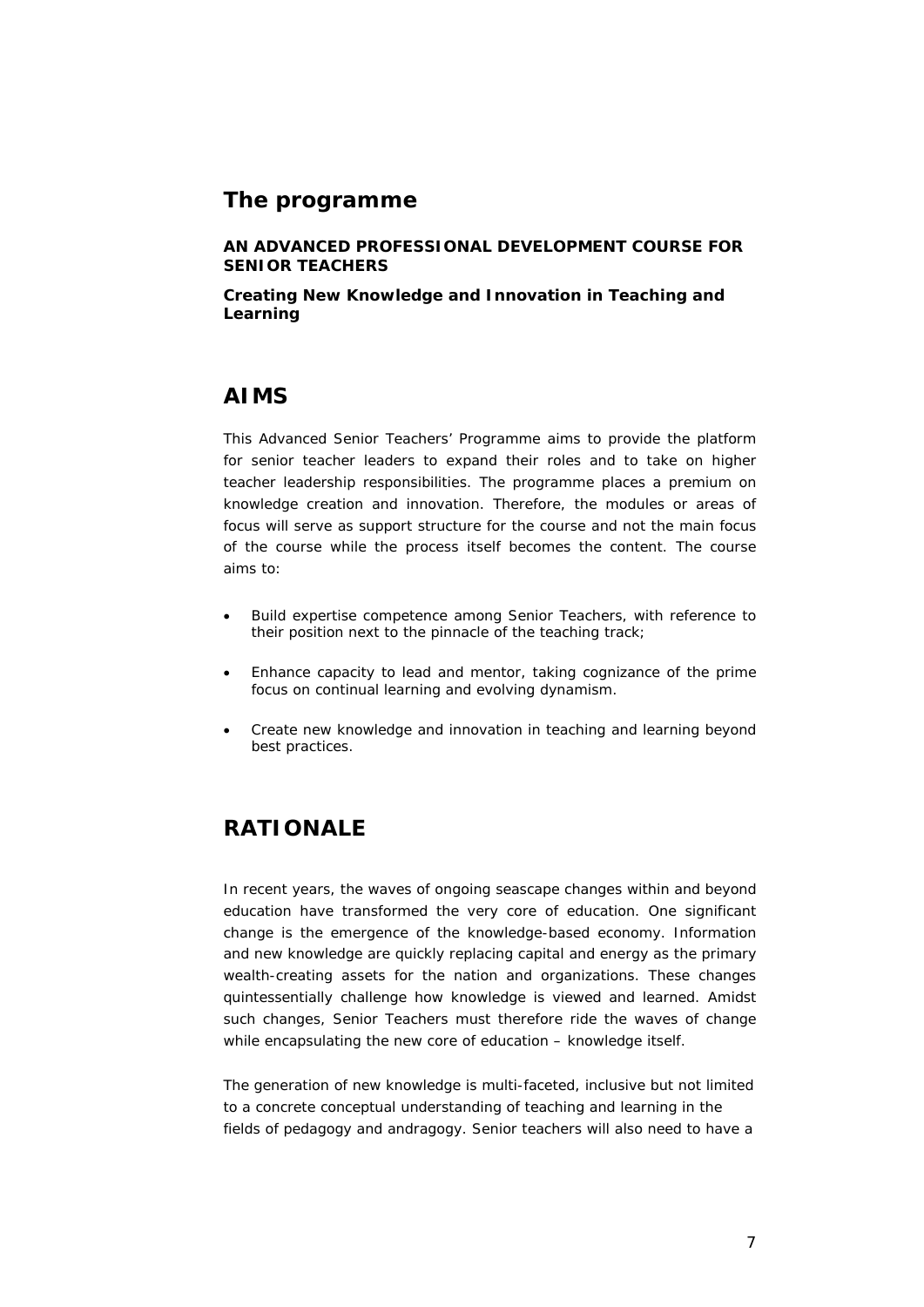good grasp of contemporary issues and policies. Such a quest on the part of teacher leaders requires surfacing and challenging current assumptions of teaching, learning and knowledge itself. This quest will invariably illuminate values and beliefs fundamental to their being and becoming as a teacher leader.

This Advanced Senior Teachers' Programme builds upon the Senior Teachers' Programme. The theoretical underpinning for this programme is based on the Leaders in Education Programme.

The significant difference of this Advanced Senior Teachers' Programme from the Senior Teachers' Programme is its emphasis on knowledge creation, innovation and developing of relevant competencies. While competencies are important, our belief is that competencies are relevant to deal with present and known problems. Teacher leaders need to be able to create new knowledge to deal with complex teaching and learning issues.

# **PROGRAMME STRUCTURE**

The structure of the programme will be based on six key processes

## **L**earning Teams

Each Learning Team comprises 6 - 7 participants and led by a faculty team leader. Participants will be able to experience intensive learning engagement through generative conversation under such structured team settings, with the assistance of experienced faculty members.

## **A**ction Learning

Action learning is utilised as a means of advanced education that entails learning by surfacing and acting upon relevant problems encountered by Senior Teachers. This involves learning by doing and learning from significant others in developing a realistic project, in the process of exchanging information and ideas for practical solutions.

## **I**ndependent Learning

This is to encourage participants to take charge of their own learning agenda. They have the option of inviting relevant speakers or discuss an area of professional study for the purpose of developing greater depth and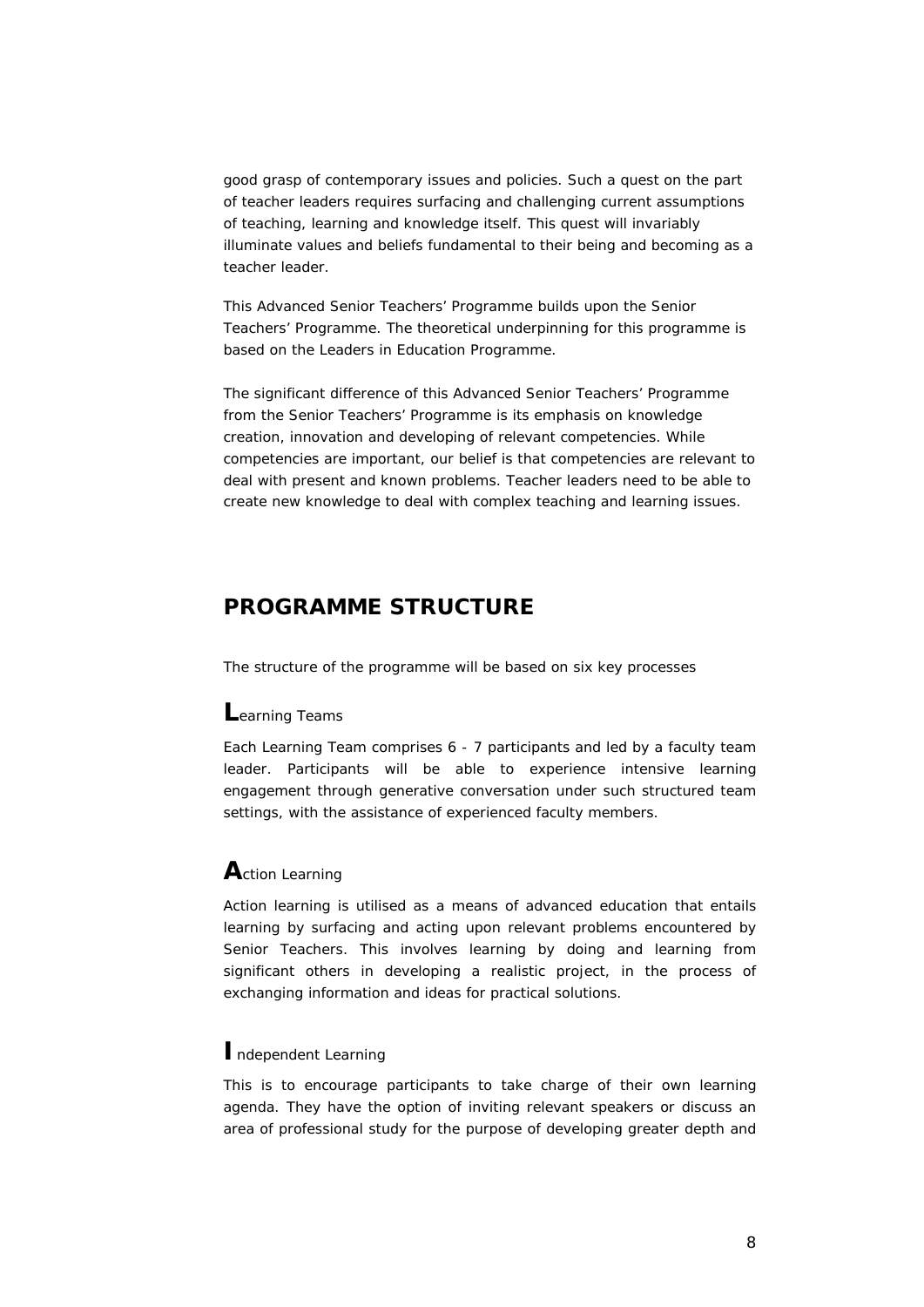understanding. The range of topics can be potentially wide-ranging such as from the field of teacher leadership, mentoring, and innovative pedagogies. It could include topics like: personnel development, organizational change efforts observed in Singapore and other education systems, policy analysis on the delivery of education programmes for primary, secondary or postsecondary education, the use of innovative teaching strategies for enhancing the learning of school subjects, lessons learnt by educators on the complexity of implementing programmes, among others.

## **C**lassroom-based Learning

Classroom-based approach is adopted to enhance delivery of specific concepts that are fundamental to the understanding and appreciation of relevant practice.

## **O**n Learning and Communities of Learners

Using the platform of on-line learning, participants will have access to the virtual learning communities and able to tap on the power of instantaneous learning.

## **I**ndividual Presentation

Participants will engage in a seminar style professional discourse. They will present their learnings from their reflections, modules, readings, and proposed framework of innovation.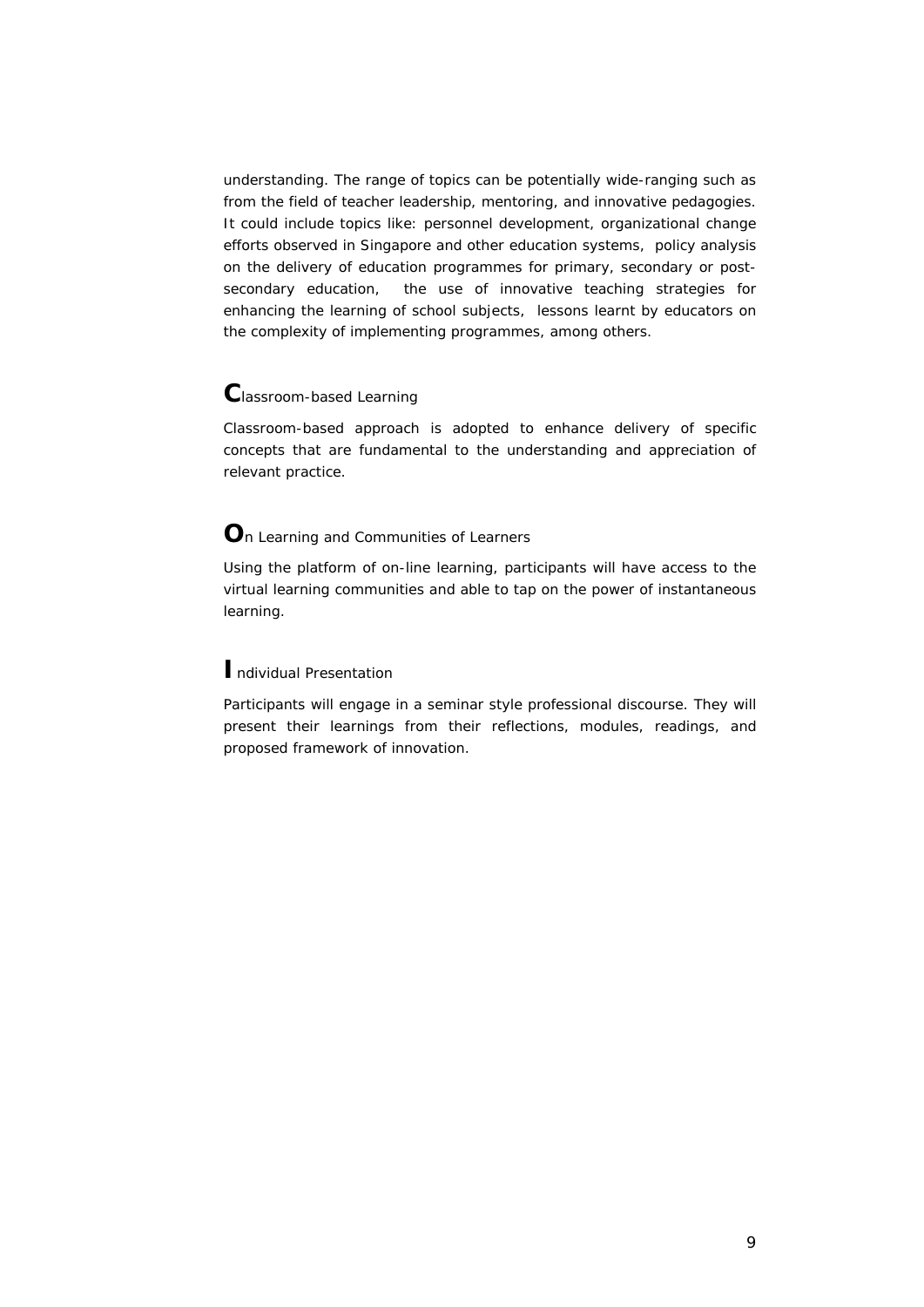# **PROGRAMME MODULES**

#### **Teacher Leadership and Action Research**

The notion of teacher leadership rests on two defining aspects of schooling: (a) the ability to enhance student learning and elevate the quality of life in their schools and communities, and (b) the power of teaching to create new meaning, new knowledge for people in schools and communities. One of the primary tools to enhance teacher leadership is through action research. Teacher leaders must be knowledge creators and therefore must constantly seek different ways and effective ways of teaching and learning.

#### *Preparing for Teacher Leadership*

- A. The Development Approach
- B. Values
- C. Enhancing Student Learning through Teacher Leadership

#### *Parallelism: Building School Capacity through Shared Leadership*

- A. Defining Parallel Leadership
- B. Essential Characteristics of Parallel Leadership
- C. How Parallel Leadership Works

#### *Teacher-leader Action Research*

- A. Collaborative action research in the context of teaching and learning
- B. Instructional Strategies
- C. Curriculum Design

#### **Resources**

Crowther, F; Kaagan, S.; Ferguson, M.; Hann, L. (2002). Developing Teacher Leaders.

Marzano, R. (2003). What works in schools: Translating research into action.

Gabriel, J. (2005). How to thrive as a teacher leader.

## **Facilitators**

Dr Low Guat Tin Dr Jeanne Wolf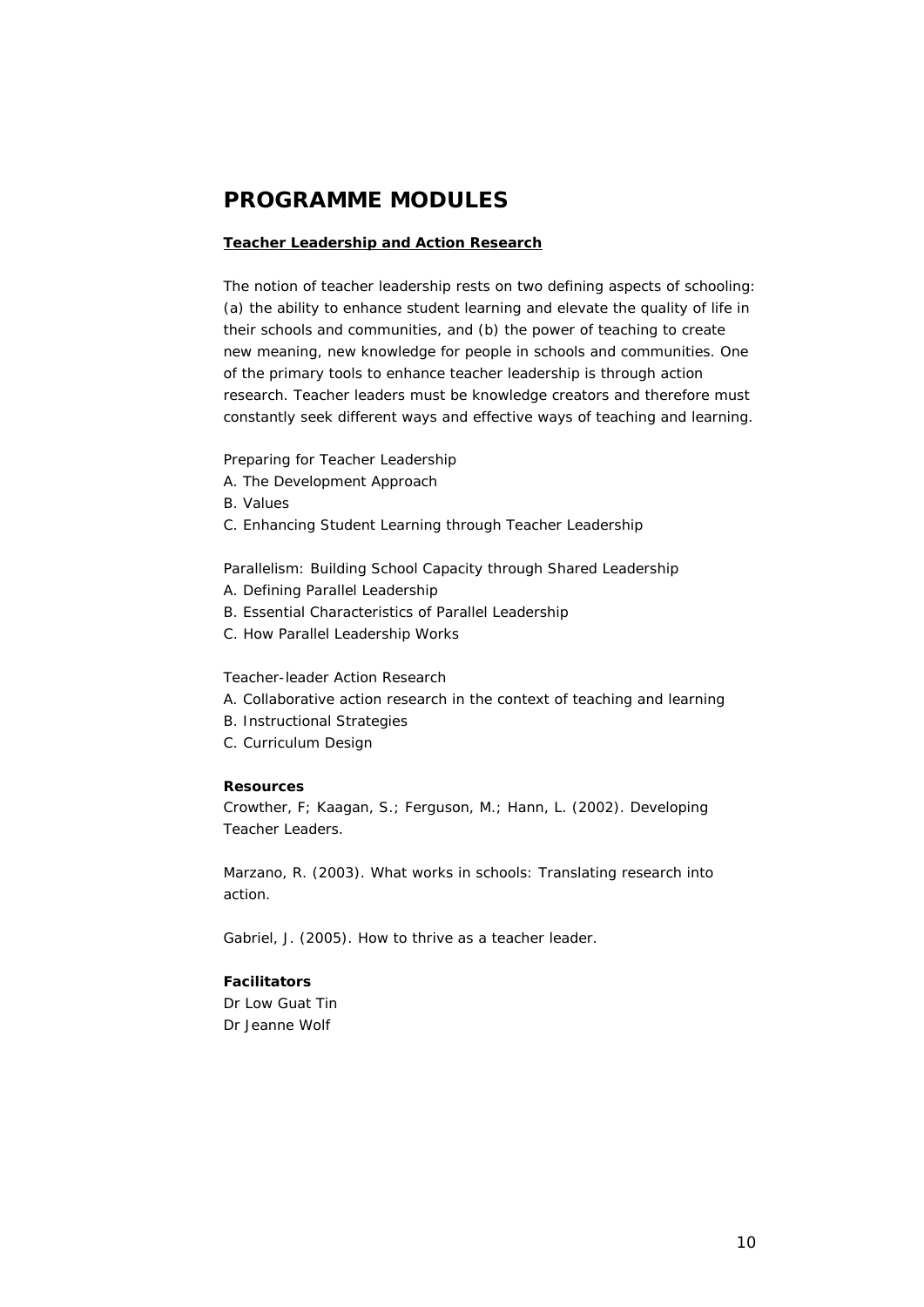#### **Policies and Curriculum**

Curriculum related policies and design are professional development experiences that begin with teacher leaders looking broadly at the policies on curriculum. It will then entail a close examination of pupils' learning experiences, not just in the teacher's own subject areas but across subjects and the holistic learning experiences in relation to the policies. Seeing the connectedness and the total learning experience is vital for curriculum design. Teacher leaders critically examine and reflect on their own curriculum (and related instruction and assessment). They think beyond their grade levels or subjects to the learning of all students, not just their own.

#### *Teacher Leadership in Curriculum Design, Delivery*  Develop an understanding of the importance of exercising inspired and

proactive leadership in the design, delivery, and supervision of curriculum;

#### *Policies and Nature of Curriculum Design*

Become knowledgeable about the nature of curriculum design and its relationship to curriculum development and planning;

#### *Issues Underlying Curriculum Decision-making*

Explore significant issues underlying curriculum decision-making, and integrate diverse theoretical perspectives to improve curriculum design and curriculum supervision practice; and

#### *Curriculum Mapping*

The importance of curriculum mapping is to provide horizontal and vertical alignment in curriculum design and delivery.

A. Understanding the nature of collaborative action research in the context of teaching and learning;

B. Establishing traditions of reflective practice, professional

development and collaborative professional growth with teachers;

C. Developing curriculum materials to encourage and support exemplary practice in teaching and learning; and,

D. Illuminating the nature of professional alliances through universityschool collaboration.

## **Facilitators**

Dr Joy Chew **MOE**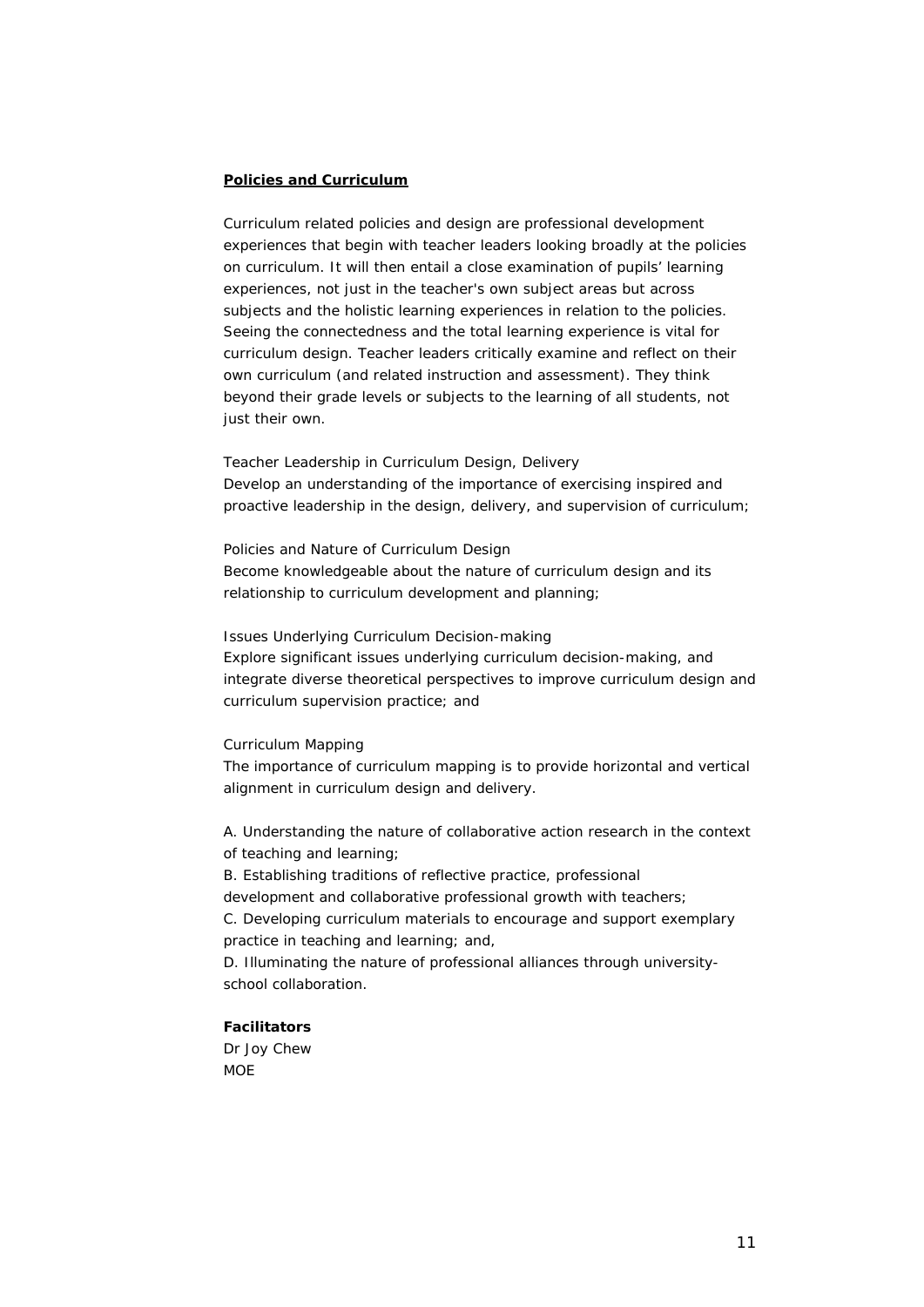### **Mentoring**

Mentoring highlights pertinent aspects of coaching which are significant in empowering the teacher leaders. The relationship-centered nature of mentoring and its inherent learning promote values that are people and learning centered, without compromising standards. Teacher leaders will be challenged beyond the skills component, and led to explore the learning process and the learning effects of creating knowledge and developing a sense of competence, confidence and commitment as teacher leaders in the paradigm of mentoring. Its systematic impact on culture generation affecting the core of education will also be examined.

#### *Overview of Mentoring and Andragogical Frames*

Participants will be challenged to explore the pervasiveness and fluidity of mentoring in its transcendence beyond time, distance and space. The depiction of conception and subsequent evolving notions of mentoring facilitates distilling the essence of mentoring. There will be attempts to discover the complexities and re-alignments of mentoring and andragogical frames of learning in the process of empowering mentoring in knowledge creation.

#### *Aspects of Mentoring: Coaching*

Coaching is quintessentially a function in the myriad of mentoring and will be positioned in various forms and approaches that are inclusive but not limited to the following: partnership coaching, cognitive coaching, transformational coaching, traditional coaching, masterful coaching, GROW, action coaching and creative coaching. Through questioning, analyzing, synthesizing and re-creating, participants will be encouraged to surface learning with regard to the salient points of coaching across nomenclature. The assumption that pertinent aspects of coaching could be significant in empowering the Senior Teachers will be re-surfaced, reflected upon, re-searched to re-valued, in the process of generative learning to recreate.

#### *Authentic Mentoring*

The fluidity of mentoring could embrace learning relationships that pertain to cerebral learning, competence learning, as well as transformational learning. Frameworks of benefits at multi-levels will be re-explored. The relationship-centred nature of mentoring and its inherent learning promote values that are people and learning centred, without compromising standards. The teacher leaders will be challenged beyond the skills component, and to explore the learning process and the learning effects. Focus will also be upon developing a sense of competence, confidence and commitment as Senior Teachers in the paradigm of mentoring. Authentic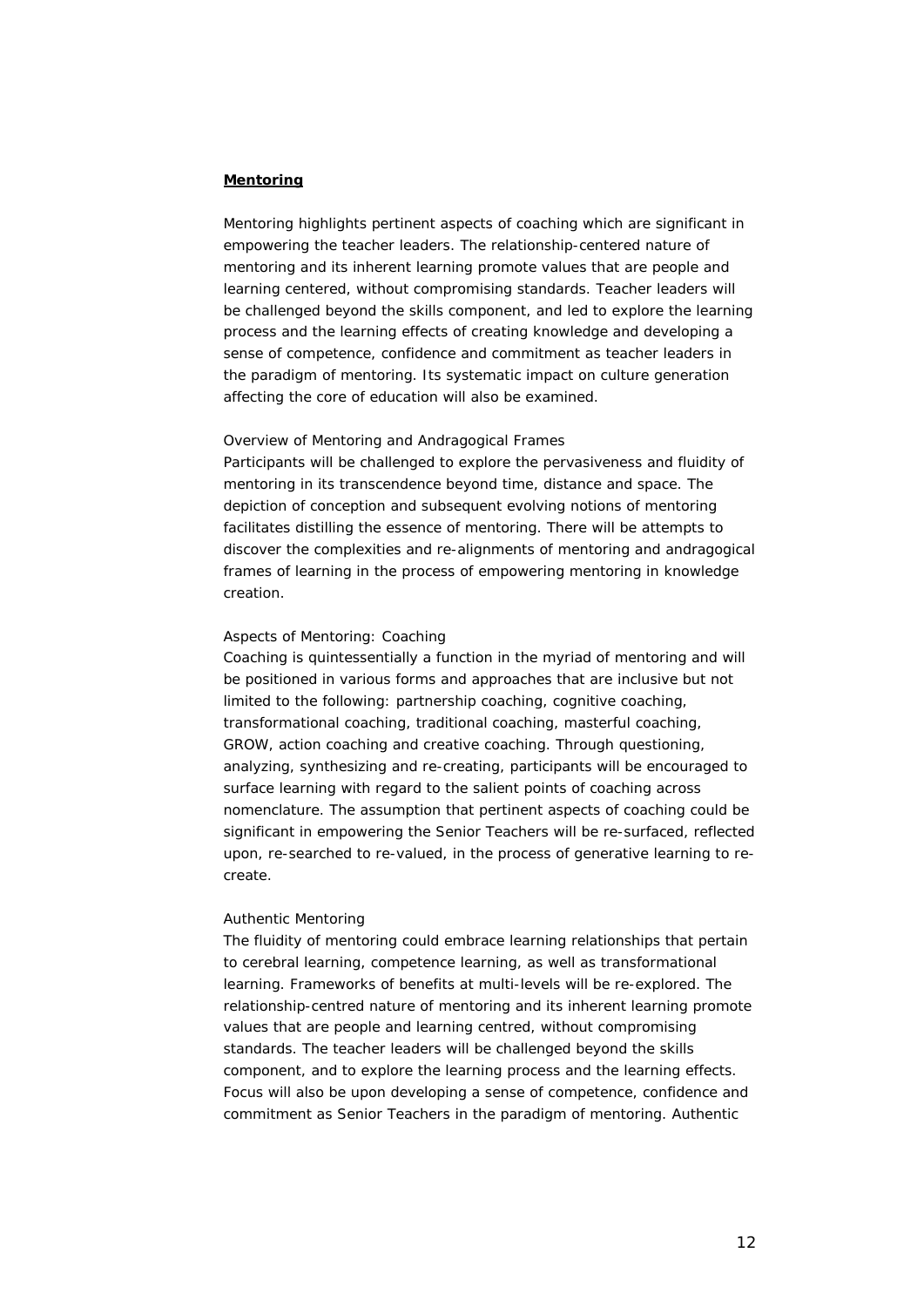mentoring is hard to fault as the icon of the pinnacle of influence. As such, its systematic impact on culture generation affecting the core of education will also be re-examined, in the continual quest towards the fostering of innovative values in times of constant change.

#### *Resources*

Lewis, G. (2000). The mentoring manager: Strategies for fostering talent and spreading knowledge. London: Prentice Hall.

Lim, L. H. (in press). Illuminating the heart of mentoring: Intrinsic value in education. New Horizons in Education.

Lim, L.H. (2005). Leadership mentoring in education. Singapore: Marshall Cavendish Academic.

Lim, L. H., & Low, G. T. (2004). Relevance and significance of relationships. International Studies in Educational Administration, 32(3), 34- 43.

Mentoring and Coaching. In L. L. Yeap, M.S. Khine, L.H. Lim, & G.T. Low (in press). To empower, be empowered. Singapore: McGraw Hill.

#### **Facilitator**

Dr Lim Lee Hean

#### **Educational Technology**

The potential impact of using technology has not been fully realised because teachers are slow to adopt new technologies. Educational technology is concerned with the use of various technologies to enhance the teaching and learning process in all subjects, including technology education. With the advance of information technology and other new forms of technology, teachers must keep pace with such changes and be willing to adopt them to impact teaching and learning.

The course offers rich and significant learning experiences that engage participants in their own learning, resulting in a high level of energy throughout the course. It uses a wide range of active learning strategies, such as discussions, forums, dialogues, debates, case studies, role-play, simulations, dramatizations and reflection, and provides abundant opportunities for participants to present their own work and to collaborate with others.